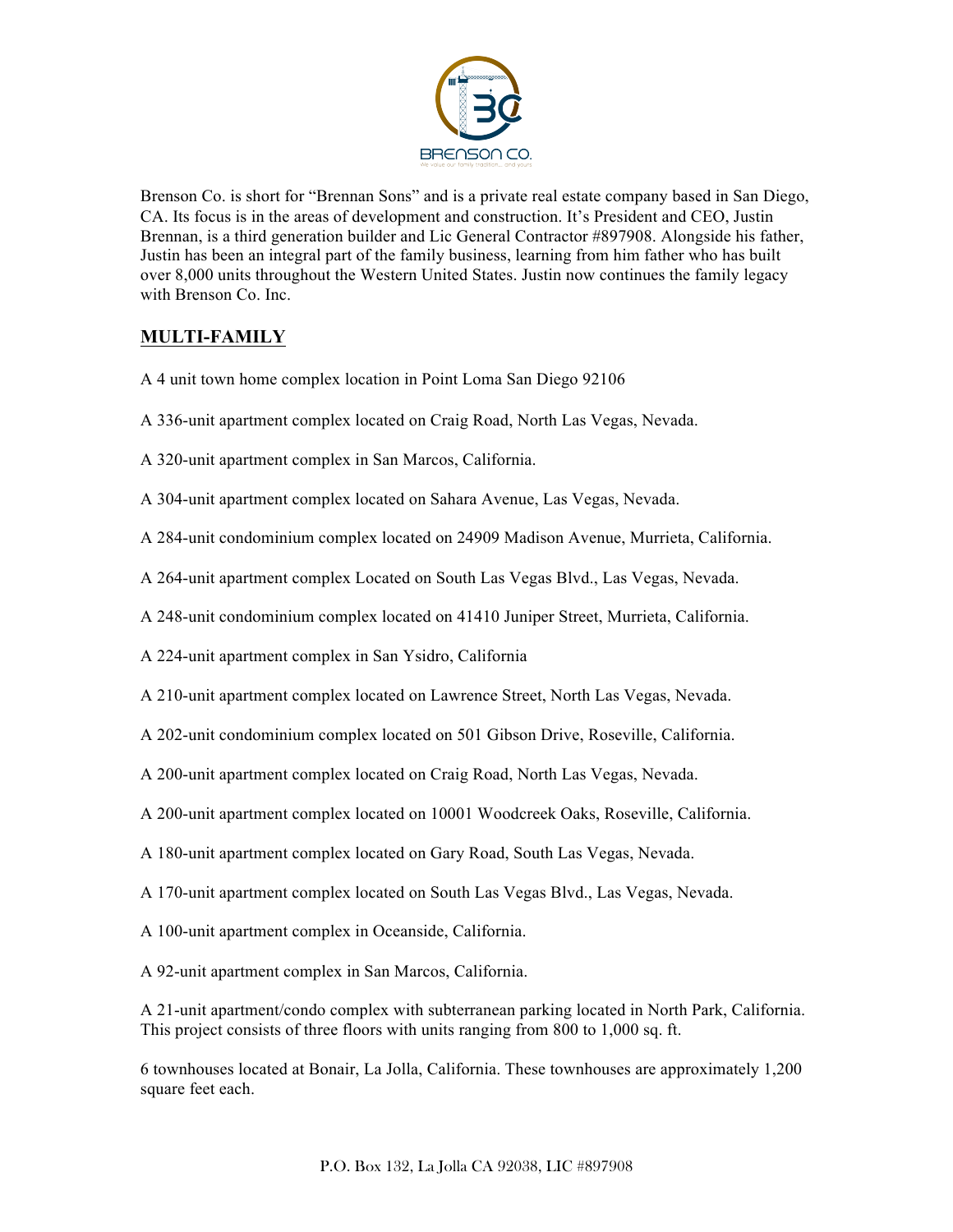

A four-unit townhouse project located in North Park, California. These units range in size from 1,000 to 1,500 sq. ft., and were targeted towards the young professional, first-time buyers working in the area.

## **TRACT HOMES**

A 9 home infill project in Perris, CA

A 26 home infill project in Indio, CA

6 single family homes in La Mesa, CA – 2015

4 single family homes Encinitas, CA - 2013-14

275 homes located in Boise, Idaho.

A planned residential development built for step-up buyers consisting of 156 single-family homes in Escondido, California. Construction was completed in September 1989. These homes range from 1,500 to 2,400 sq. ft.

153 single-family residences located in San Diego, California. These homes range from 1,450 to 1,830 square feet.

A 92-unit single family home project built for high-end buyers in Bonita, California. The project was completed in spring 1990. These homes range from 2,500 to 3,500 sq. ft. The project was the recipient of a Gold Nugget Merit Award at the 1989 Pacific Coast Builders Conference, and two 1989 Sales and Marketing (S.A.M.) Awards from the Building Industry Association of San Diego County.

An 80-unit single family development built for first and second-time buyers in Escondido, California. The project was completed in August 1989. These homes range from 1,500 to 2,100 sq. ft.

75 single-family homes located in Oceanside, California. The homes range from 2,100 to 2,600 sq. ft. This project was also a S.A.M. Award recipient for Best Sales Office.

A 63-unit planned residential development in Bonita, California, built for first- to second-time home buyers. The project was completed in April 1987. These homes range from 1,800 to 2,500 sq. ft.

17 single-family homes in Bonita, California, built for step-up, estate buyers. This project was completed in October 1988. These homes range from 2,000 to 3,400 sq. ft.

A 17-unit detached single family condominium complex located on 643 N. Fig St., Escondido, California